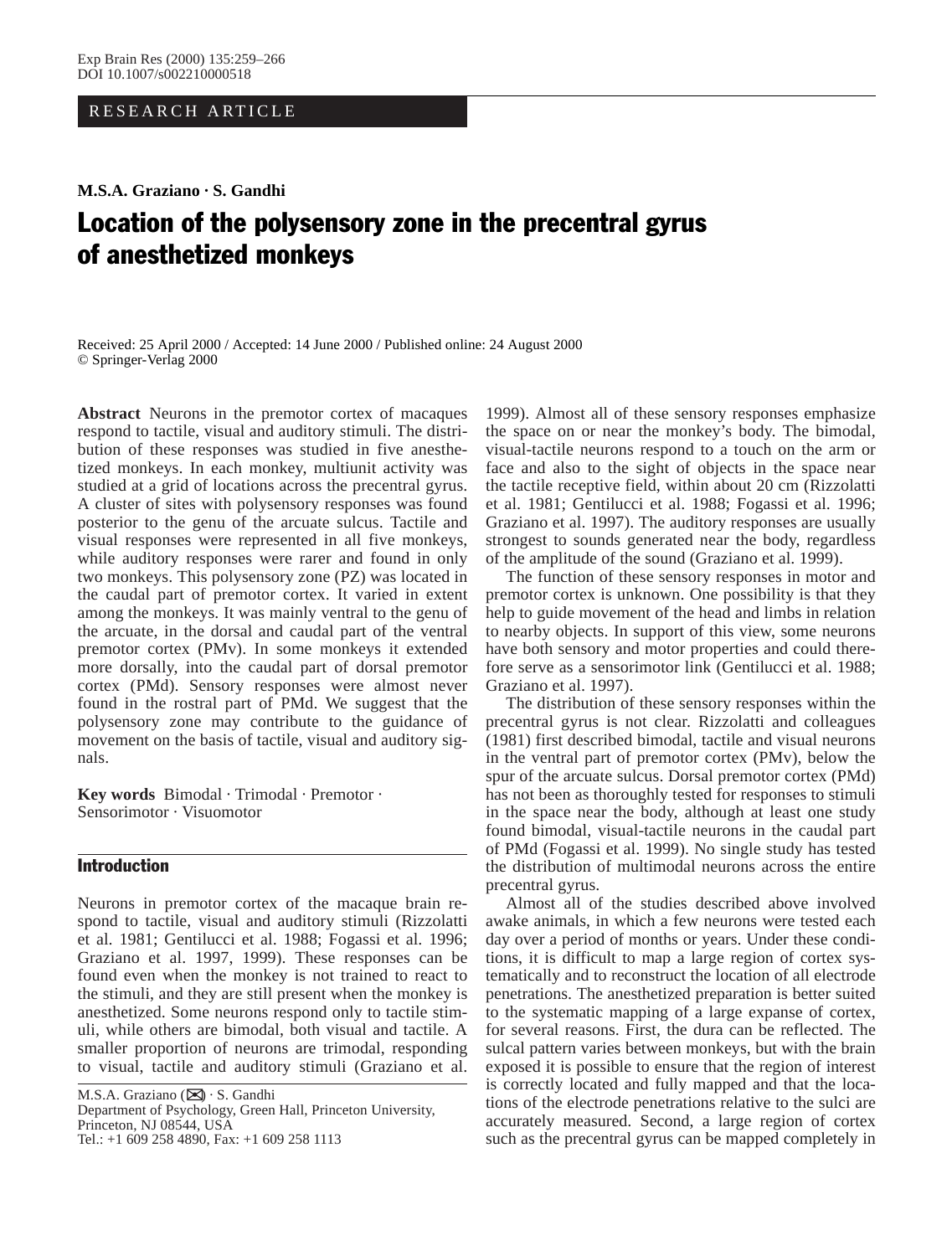one monkey in one 24-h session. This approach avoids any day-to-day inadvertent changes in the calibration of the micromanipulator, in the location of the brain areas as the cortex under the craniotomy gradually shrinks, and any learning-dependent or damage-induced changes in the map itself. The limitation of the anesthetized preparation, however, is that task-related responses cannot be studied. Only the responses to passively presented visual, tactile and auditory stimuli can be tested.

In this experiment we mapped the precentral gyrus in five anesthetized monkeys. The main finding is that each monkey had a polysensory region, in which the multiunit activity responded to tactile, visual, and sometimes auditory stimuli. We refer to this area as the polysensory zone (PZ). The PZ varied greatly in size and location among the five monkeys, but was always associated with the representation of the arm and face. In previous papers we and others described polysensory responses in the ventral part of premotor cortex, area PMv (Rizzolatti et al. 1981; Gentilucci et al. 1988; Fogassi et al. 1996; Graziano et al. 1997, 1999). The current data further specify the location of these polysensory responses, and show that much of PMv is not polysensory.

### Materials and methods

Neuronal responses in the precentral gyrus were studied in five *Macaca fascicularis* monkeys (2.5–6.5 kg). All husbandry, surgical, and behavioral procedures were approved by the Princeton University Institutional Animal Care and Use Committee and the consultant veterinarian and were in accordance with NIH and USDA guidelines.

#### Surgery

For each monkey, an initial surgical operation was performed with the animal under isoflurane anesthesia and strict aseptic conditions, during which the top of the skull was gently cleared of skin and muscle, surgical screws were fixed into the bone, and the exposed bone was covered with a layer of dental acrylic approximately 1 cm thick. A stainless steel recording chamber 5.5 cm in diameter was embedded in the acrylic over the left frontal lobe. A steel bolt for holding the head was also imbedded in the acrylic. A craniotomy was made inside the recording chamber to expose the dura over the precentral sulcus. After surgery the monkey was given a daily intramuscular injection of antibiotic (Baytril, 2.5 mg/kg) and a twice daily injection of analgesic (buprenorphine 0.01 mg/kg) for the next several days. Two to 7 days later, the animal was anesthetized again for the terminal recording experiment.

#### Recording procedures

At the beginning of each recording session, the animal was given a restraining dose of ketamine hydrochloride (10 mg/kg) with acepromazine (0.4 mg/kg) injected intramuscularly. After being removed from the home cage, the animal was then given an intramuscular injection of atropine sulfate (0.15 mg/kg) to reduce mucosal secretions, of the antibiotic Baytril (2.5 mg/kg), and of dexamethasone (0.8 mg/kg) to reduce the swelling of the brain. The animal was then intubated with a pediatric tracheal tube and given a 2:1 mixture of nitrous oxide and oxygen, to which 1–3% isoflurane was added. The head was then fixed into a stereotaxic frame by means of the head bolt. The animal rested on heated pads. Temperature was monitored through a rectal probe, EKG was monitored through skin electrodes, and expired  $CO<sub>2</sub>$  was monitored with a capnograph. Throughout the experiment, these vital signs were recorded every 15 min.

Under sterile conditions, the recording chamber was opened and flushed with warm sterile saline. In some monkeys, the dura was removed over the precentral gyrus at the start of the experiment and the brain was covered in warm mineral oil. In other animals, the pattern of sulci could be seen through the dura, and the dura was left intact until the end of the experiment, at which time it was opened to measure precisely the locations of the sulci.

After all cleaning, cutting or removal of the dura, the isoflurane was turned off and the animal was maintained under 2:1 nitrous oxide and oxygen. No surgery or potentially painful procedures were performed without the isoflurane. The animal was immobilized with a continuous intramuscular infusion (0.03 mg/kg/h) of pancuronium bromide (Pavulon), and was artificially respired. The pupils were dilated with cyclopentolate (1%) and the corneas were covered with 60-diopter contact lenses.

A micromanipulator was fixed to one rail of the stereotaxic frame and used to position a stainless steel guide cannula (an 18-g needle) through which a varnish-coated tungsten microelectrode (Frederick Haer Inc., impedance 0.5–5 MW) could be advanced. Using the tip of the electrode, we measured the locations of the arcuate and central sulci at regular intervals in order to construct maps of the surface of the brain. In four of the five monkeys, the electrode was tilted 30° to the monkey's left from the sagittal plane. In this way, the electrode was approximately normal to the cortical surface of the left hemisphere. In monkey 3, the electrode was in the sagittal plane. For this monkey, in order to plot the data, the medial-lateral positions of the electrode penetrations were scaled by the cosine of 30° such that the resulting map was comparable to the maps from the other monkeys.

For monkeys in which we recorded through the dura, the guard tube was lowered until it was seen to pierce the dura, and then the electrode was advanced from the guard tube into the brain. In monkeys in which the dura was removed before recording, the guard tube was lowered until it touched the surface of the brain and then the electrode was advanced into the brain. Neuronal activity was monitored over a loud speaker and on an oscilloscope. The depth at which the electrode first encountered neurons was noted, and then the electrode was advanced another 0.3–0.5 mm and the neuronal activity was tested for visual, tactile and auditory responsiveness. Sometimes individual neurons were isolated; but for purposes of this experiment, to best determine the response properties at a particular cortical site, we usually studied the multiunit activity of neurons surrounding the electrode tip. On each electrode penetration, we studied the neuronal responses at one to four different depths. The electrode was never advanced more than 1.5 mm into the cortex, to insure that each site tested along the penetration was at approximately the same location in the cortical sheet as the entry point of the electrode into the cortex. On any one electrode penetration, we always found the same response characteristics at different depths. To avoid any order effects, we placed electrode penetrations in a scattered fashion, each penetration far from the previous one, never testing two adjacent points consecutively.

Responses to stimuli were assessed subjectively, by listening to the multiunit activity over a loudspeaker. Somatosensory responsiveness was studied using manual palpation, manipulation of joints, gentle pressure, and stroking with cotton swabs. Somatosensory receptive fields were plotted by repeated presentation of the most effective of these stimuli. Visual responsiveness was tested with objects presented on a wand. To separate visual responses from tactile responses on the face, we also tested tactile responses in the dark. In previous experiments, we found that visual stimuli projected on a screen do not activate these neurons (Graziano et al. 1997). The reason for this lack of response to twodimensional objects on a screen is not known, but there are many differences between real objects in the space near the monkey and flat shapes on a screen. For example, real objects contain a greater diversity of visual cues for distance.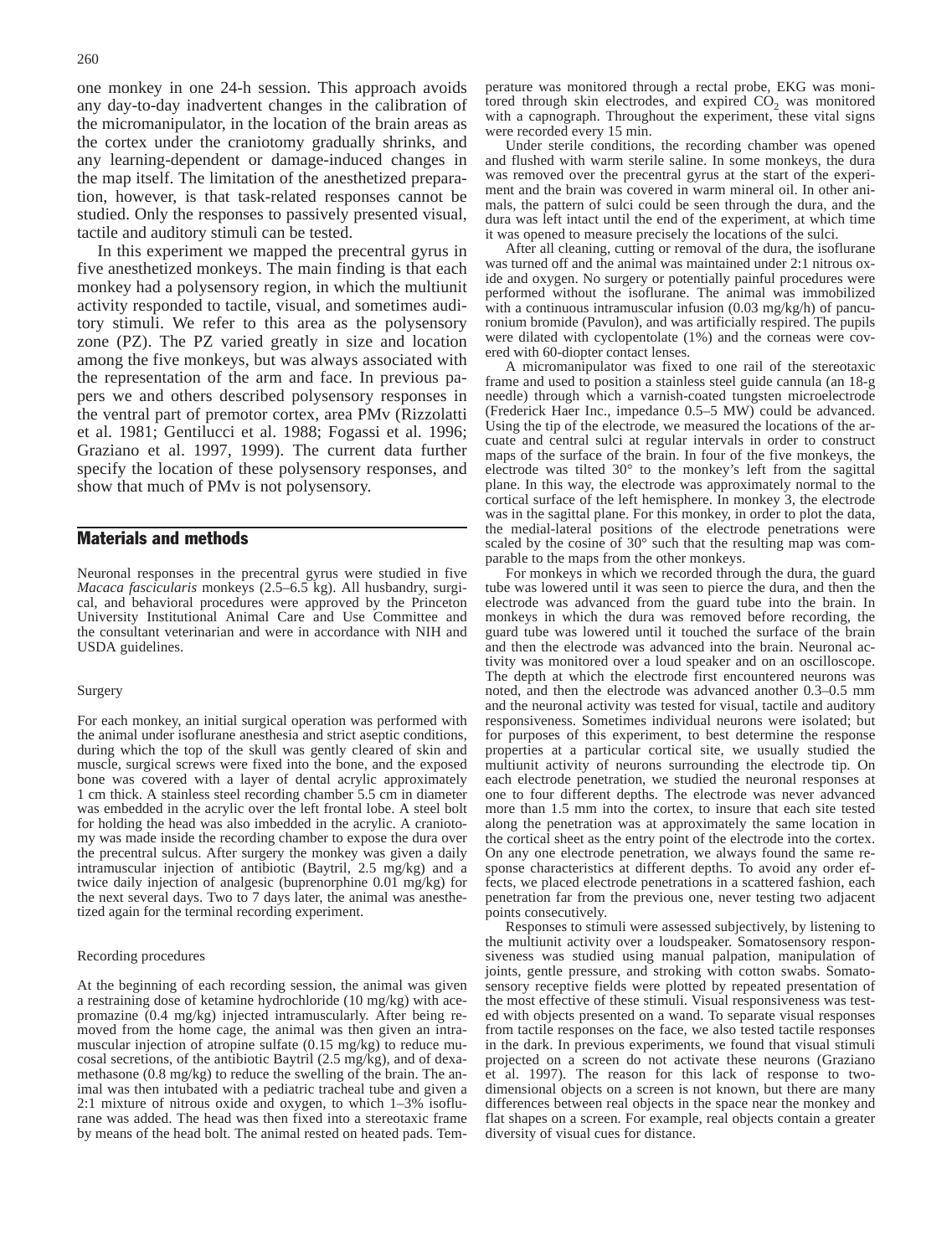Auditory responsiveness was tested with a hand-held device that produced an approximately square-wave pulse. At a distance of 20 cm, the sound pressure level was 75 dB. We also tested with claps, voice, and the sound of gloved fingers rubbing against each other. In a previous experiment, we found that these stimuli are effective when presented close to the monkey's head (Graziano et al. 1999); therefore in the present experiment we presented them just behind the head, or just in front of the head in the dark, within about 20 cm.

During each recording session, 30–100 electrode penetrations were made in the precentral gyrus over approximately 24 h. At the end of the recording session, the location of the sulci was measured again at 10–20 sites with the tip of the electrode to confirm the previous measurements. The monkey was then given an overdose of sodium pentobarbitol and perfused through the heart with 4% paraformaldehyde to preserve the brain.

# **Results**

#### Monkey 1

Figure 1 shows the map of the precentral gyrus obtained from monkey 1. The coordinates of the arcuate, principal and central sulci were measured at regular intervals with the tip of the electrode prior to recording from the cortex. Each dot shows the entry point of an electrode penetration.

The region dorsal to the arcuate sulcus and its spur did not respond to tactile, visual or auditory stimuli.

Posterior and ventral to this unresponsive zone, along the central sulcus, we found a map of the body, arranged from the leg and foot representation in the upper right

**Fig. 1** Map of electrode penetrations between the central sulcus, the arcuate sulcus, and the midline of the brain in monkey 1. *Unlabeled dots* indicate unresponsive penetrations. The cortex dorsal to the arcuate sulcus was unresponsive. The cortex along the central sulcus was somatotopically mapped, from the leg *at top* to the mouth *at bottom*. The polysensory, visual-tactile area was located in the middle of the body map. Five penetrations were located posterior to the central sulcus, in primary somatosensory cortex

(penetrations labeled "L"), to a representation of the inside of the mouth, in the lower left (labeled "M"). This strip of cortex responsive to somatosensory stimuli is 5–10 mm wide and runs the whole length of the central sulcus. The body representation is not well segregated. Although there is a general progression from the leg at top, to the arm, to the face, and finally to the inside of the mouth at bottom, there is also considerable overlap between body parts. In particular, there is overlap between the face and the mouth representations and also between the face, arm, and hand representations. In this monkey, the central sulcus has an especially sharp bend and runs almost horizontally for about 5 mm. The body map also bends in order to follow the central sulcus. As a result, the face representation is partly anterior to the arm and hand representation, rather than ventral to it. This quirk in the map of monkey 1 underscores the point that the same functional areas can be in different loca-

The somatosensory responses were sometimes tactile and sometimes related to manipulation of the joints. These somatosensory submodalities were intermingled and followed no discernible pattern. We often found tactile and joint-related responses at the same site. When the response was on the fingers, it was difficult to separate touch from joint movement, since even a light touch caused the fingers to move slightly. Most somatosensory responses were contralateral (50%) or bilateral (45%) and a small number were purely ipsilateral (5%).

tions in different monkeys.



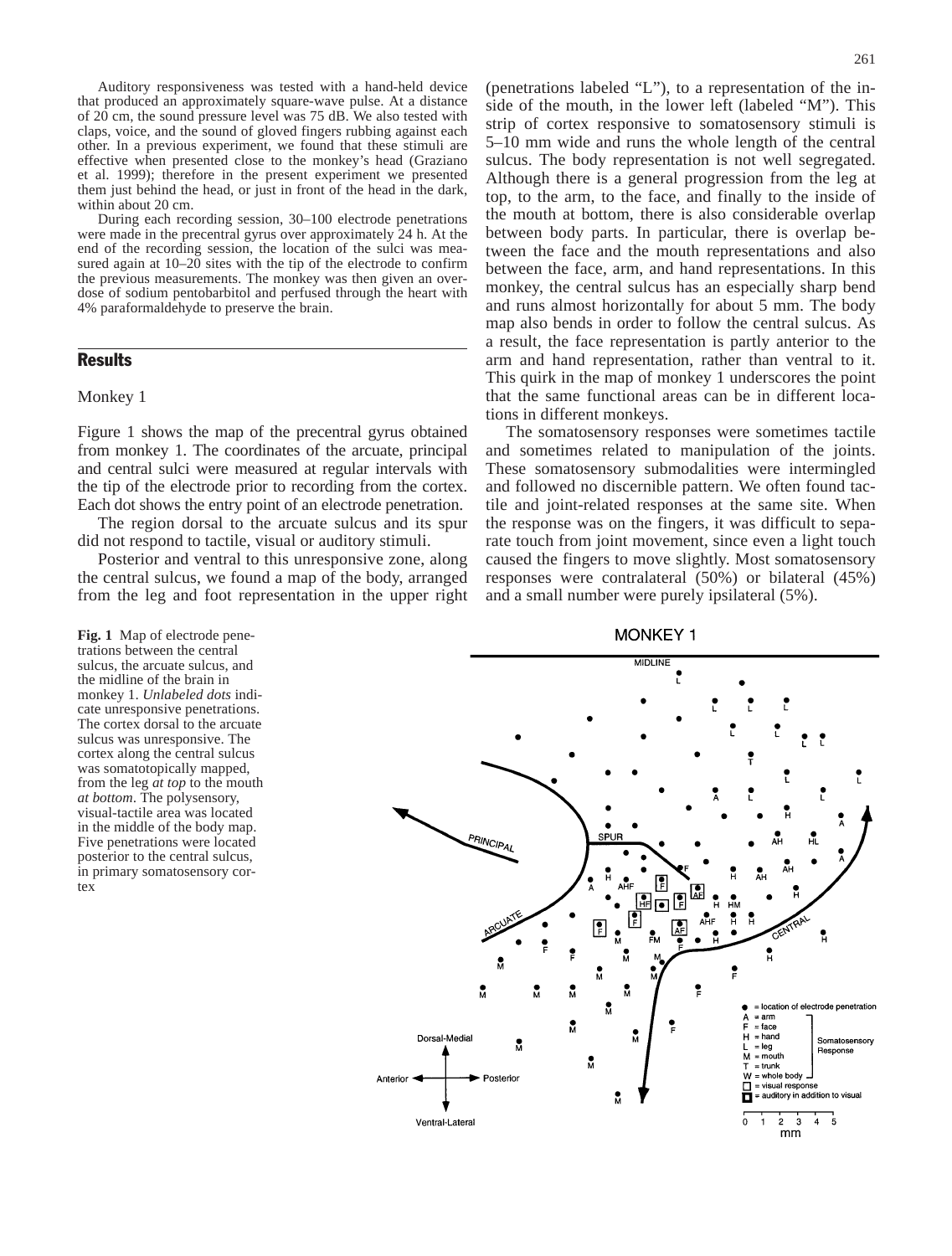In the center of the body map, in the representation of the face and also in the region of overlap between the face and the arm, the neurons responded to visual stimuli (rectangles around penetration sites) in addition to somatosensory stimuli. This small, relatively discrete zone of polysensory responses, in this monkey, lies just beneath the spur of the arcuate. It is this region that we call the PZ. The bimodal responses found in this region match the responses described in previous reports (Rizzolatti et al. 1981; Gentilucci et al. 1988; Fogassi et al. 1996; Graziano et al. 1997). The neurons responded to a light touch on the face, arms, or both, and also to the sight of objects in the space near the tactile receptive field. Objects farther than about 20 cm from the body did not give consistent responses. One site had a visual response but no detectable somatosensory response. The visual response at this location was similar to the responses found at the other locations, in that it was best for objects near the body. We did not find any trimodal, visual-tactile-auditory responses in this monkey. Auditory responses were rare in the five monkeys and tended to have a patchy distribution.

In previous experiments on the polymodal neurons in premotor cortex, the leg representation was not studied (Rizzolatti et al. 1981; Gentilucci et al. 1988; Fogassi et al. 1996; Graziano et al. 1997, 1999). Thus, prior to this experiment, we did not know whether visual or auditory responses would be found in the leg representation. As shown in Fig. 1, the polymodal responses did not extend into the leg representation in this monkey. The leg representation was somatosensory only. During most of the experiment the monkey was arranged on the table in a "sphinx" posture, with its forearms and hands in view. The torso, legs and tail were not in view. Was the lack of visual response in the leg representation caused by the legs being placed out of view? To answer this question, we rearranged the monkey's body such that the back curled to the left and the hips, legs and tail were in front of the monkey within its view. We then tested nine different sites that responded to somatosensory stimuli on the feet and legs. None of these sites responded to visual stimuli. Note that much of the arm and hand representation was also unresponsive to visual stimuli, even though the arms and hands were always in view.

Between the PZ and the central sulcus we found a thin strip of cortex that responded to somatosensory but not to visual stimuli. Following the suggestion of Gentilucci et al. (1988), we hypothesize that this nonvisual strip of cortex adjacent to the central sulcus corresponds to primary motor cortex.

Between the PZ and the lower limb of the arcuate, just beneath the spur, we found somatosensory responses on the hand and arm.

We also made five penetrations posterior to the central sulcus in primary somatosensory cortex. We found small tactile receptive fields on individual digits of the hand and on portions of the face, matching the expected somatotopy.

#### Monkey 2

Figure 2 shows the result for monkey 2. This monkey shows approximately the same pattern as monkey 1. A relatively unresponsive region lies dorsal to the arcuate sulcus. Almost all penetrations in this region are unresponsive; and likewise almost all unresponsive penetrations are in this area. Posterior to the unresponsive zone, a map of the body runs along the precentral gyrus from the leg in the dorsal part of the gyrus, through the hand and arm, then to the face, and finally to the mouth in the ventral part of the gyrus. There is considerable overlap between the different body parts. For example, tactile responses on the face are found ventrally in the mouth area, and tactile responses over the entire body (labeled "W"), including the face and the inside of the mouth, are found dorsally in the leg area.

The bimodal, visual-tactile responses are clustered just posterior to the arcuate sulcus, in the representation of the face and the arm. In this monkey the bimodal responses are more scattered than in the previous monkey. Although they cluster mainly in one location, isolated bimodal sites are found more ventrally and dorsally than in monkey 1. Three sites were trimodal (thickened rectangles around penetration sites). At these sites, the tactile receptive fields included the back of the head. The neurons responded to visual stimuli in the peripheral part of visual space near the tactile receptive field, and also to



**Fig. 2** Map of electrode penetrations in monkey 2. See Fig. 1 for symbol key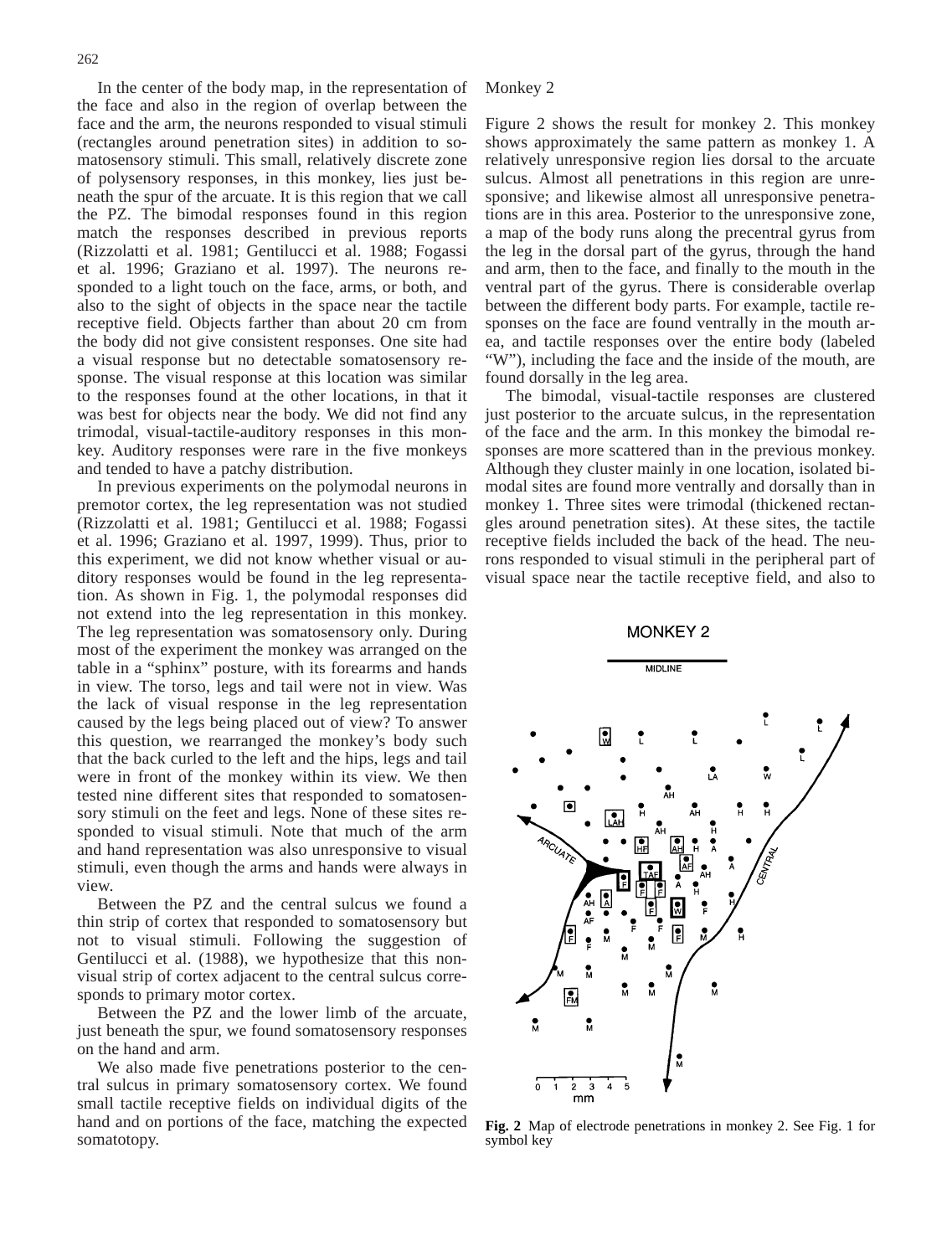clicks made near the tactile receptive field within about 20 cm of the head.

As in the previous monkey, the PZ in this monkey does not extend to the central sulcus. There is a narrow strip of cortex along the central sulcus that has somatosensory responses but not visual responses. This strip may correspond to primary motor cortex. Also, just posterior to the lower limb of the arcuate and ventral to the spur, we found a small region that represents the arm and hand. Posterior to the central sulcus, in primary somatosensory cortex, we found the expected small tactile receptive fields on the hand and in the mouth.

#### Monkey 3

Figure 3 shows the result for monkey 3. This monkey follows the same pattern as the previous two. An unresponsive zone lies above the arcuate, a map of the body runs along the central sulcus, and a zone of cortex in the middle of this map is polysensory, both tactile and visual. In this monkey, the PZ is small and relatively ventral. Dorsal to it are a number of sites with tactile responses on the arm, hand and face but no accompanying visual responses.

# **MONKEY 3**



Figure 4 shows the result for monkey 4. In this monkey, the body map is especially poorly organized. Although the legs are represented dorsally and the mouth mainly (although not exclusively) ventrally, the separation between the arm, hand and face representations is not apparent. Bimodal responses were found throughout this intermingled arm and face representation. This monkey is so different from the others that it demonstrates just how extreme the variability in the precentral gyrus can be. However, despite this deviation from normal, the pattern of results in this monkey is still comparable to that in the other four monkeys. There is a body map, albeit crude, and the polysensory responses are in the face and arm portion of the map.

Trimodal, visual-tactile-auditory responses were found at two locations in this monkey, as shown by the thickened boxes in Fig. 4.

# Monkey 5

Figure 5 shows the result for monkey 5. Only the ventral part of the precentral gyrus was mapped. The somatotopic organization is unusually clear in this monkey. From the bottom to the top, the mapped area progresses from a representation of the mouth, to a region of overlap between the mouth and the face, to a representation of the face, to a region of overlap between the face and the arm and hand, and finally to a representation of the arm and hand. That is, the transitions from one body part to the



**Fig. 4** Map of electrode penetrations in monkey 4. See Fig. 1 for symbol key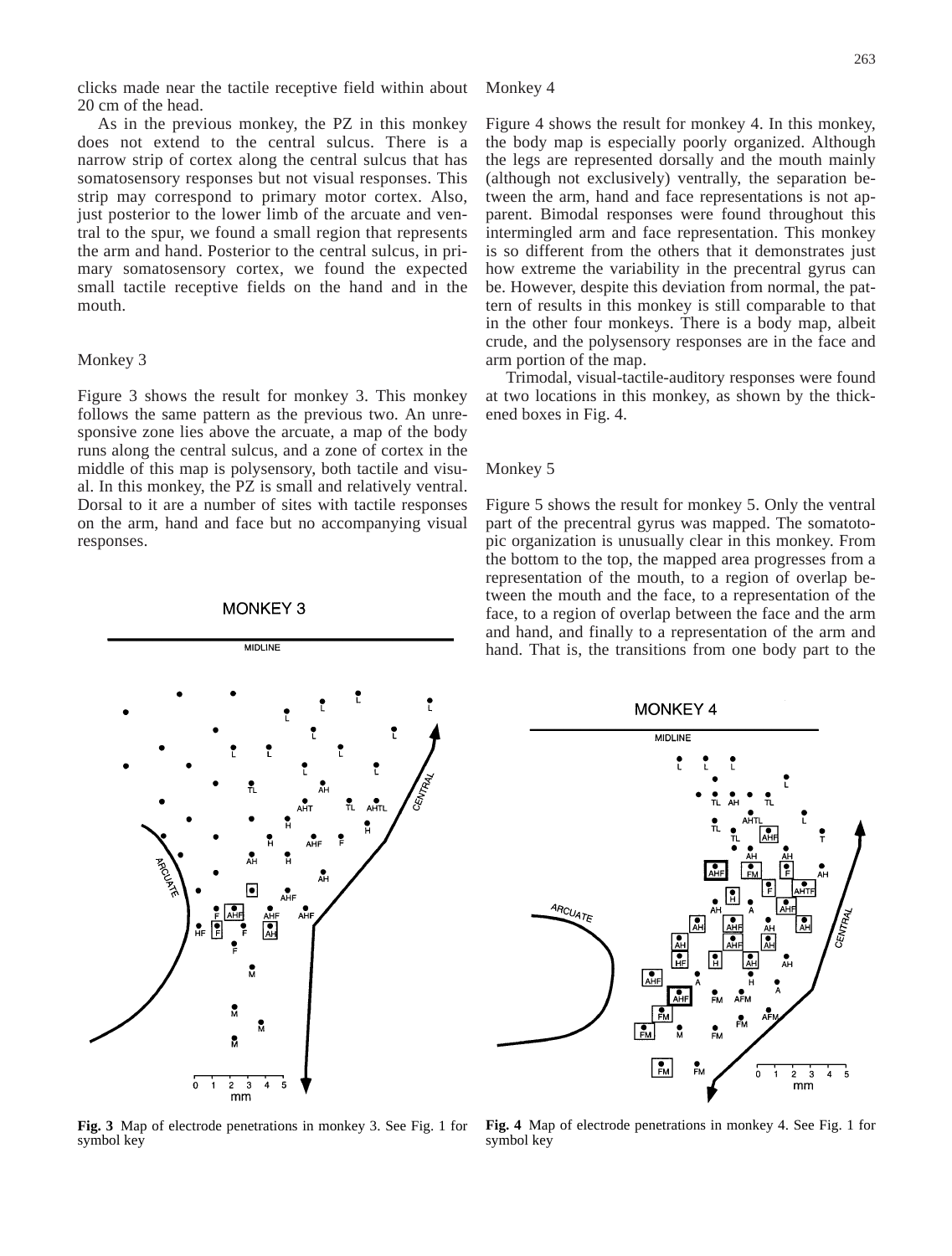

**Fig. 5** Map of electrode penetrations in monkey 5. See Fig. 1 for symbol key

next are exceptionally clear. The degree to which the precentral gyrus is somatotopically organized, therefore, can vary considerably from monkey to monkey.

In this monkey, visual responses were found throughout the face and arm representations. The polysensory zone extended from the central sulcus to the arcuate sulcus. In the four monkeys described above, we found a thin strip of cortex between the PZ and the central sulcus that responded to somatosensory but not to visual stimuli. We hypothesized that this non-visual strip of cortex may correspond to primary motor cortex. If such a strip of cortex existed in monkey 5, it must have been so thin that it lay in the anterior bank of the sulcus itself.

### Group data

In total, 66 cortical sites responded to visual stimuli. Of these, three were purely visual and had no accompanying tactile response. Of the remaining 63 sites, all had a tactile receptive field that included the face (*N*=24, 38%), the arm (*N*=15, 24%) or both (*N*=24, 38%). In no case was a visual response found in association with a tactile receptive field confined to the trunk, the leg, the foot or the inside of the mouth. That is, the polysensory responses are associated with the face and arm representation.

We found trimodal, auditory-visual-tactile responses in only two of the five monkeys, and at only five cortical sites. The auditory input appears to be patchy and much less extensive than the visual input.

# **Discussion**

In this experiment, multiunit responses were studied. Single neurons were studied only occasionally. Therefore, the data do not indicate whether individual neurons had convergent input from multiple sensory modalities.



**Fig. 6** Summary of the spatial organization of tactile, visual and auditory responses in the precentral gyrus, based on the five experimental monkeys shown in Figs. 1, 2, 3, 4, and 5. Dorsal to the arcuate sulcus, the cortex was mostly unresponsive. Beneath the spur of the arcuate the hand and arm were represented. Along the precentral gyrus the cortex was somatotopically organized, progressing from dorsal to ventral through the leg (*L*), the arm and hand (*A, H*), the face (*F*), and finally the mouth (*M*). These different regions in the map overlapped more in some monkeys than in others. In the center of the map, in the face representation and part of the arm representation, the neurons also often responded to visual stimuli, and sometimes to auditory stimuli, presented in the space near the monkey's body. This zone is labeled PZ (polysensory zone). The PZ varied in size between monkeys. Between the PZ and the central sulcus a thin zone of cortex responded to somatosensory stimuli but not to visual or auditory stimuli. This area may correspond to primary motor cortex

The multimodal properties of individual neurons in premotor cortex have been extensively studied in previous experiments (Rizzolatti et al. 1981; Gentilucci et al. 1988; Fogassi et al. 1996; Graziano et al. 1997, 1999). The present experiment, in contrast, focussed exclusively on the distribution across the cortical surface of the visual, tactile and auditory responses.

Figure 6 is a summary of the results from the five monkeys. One of the most striking findings of this experiment is the variation among monkeys. Although all monkeys followed the same general pattern, they differed in the location and relative sizes of functional subregions. Therefore the summary is not an accurate topographic guide to any individual monkey.

Unresponsive zone in dorsal premotor cortex

We found that a region in the dorsal part of premotor cortex was unresponsive to passively presented sensory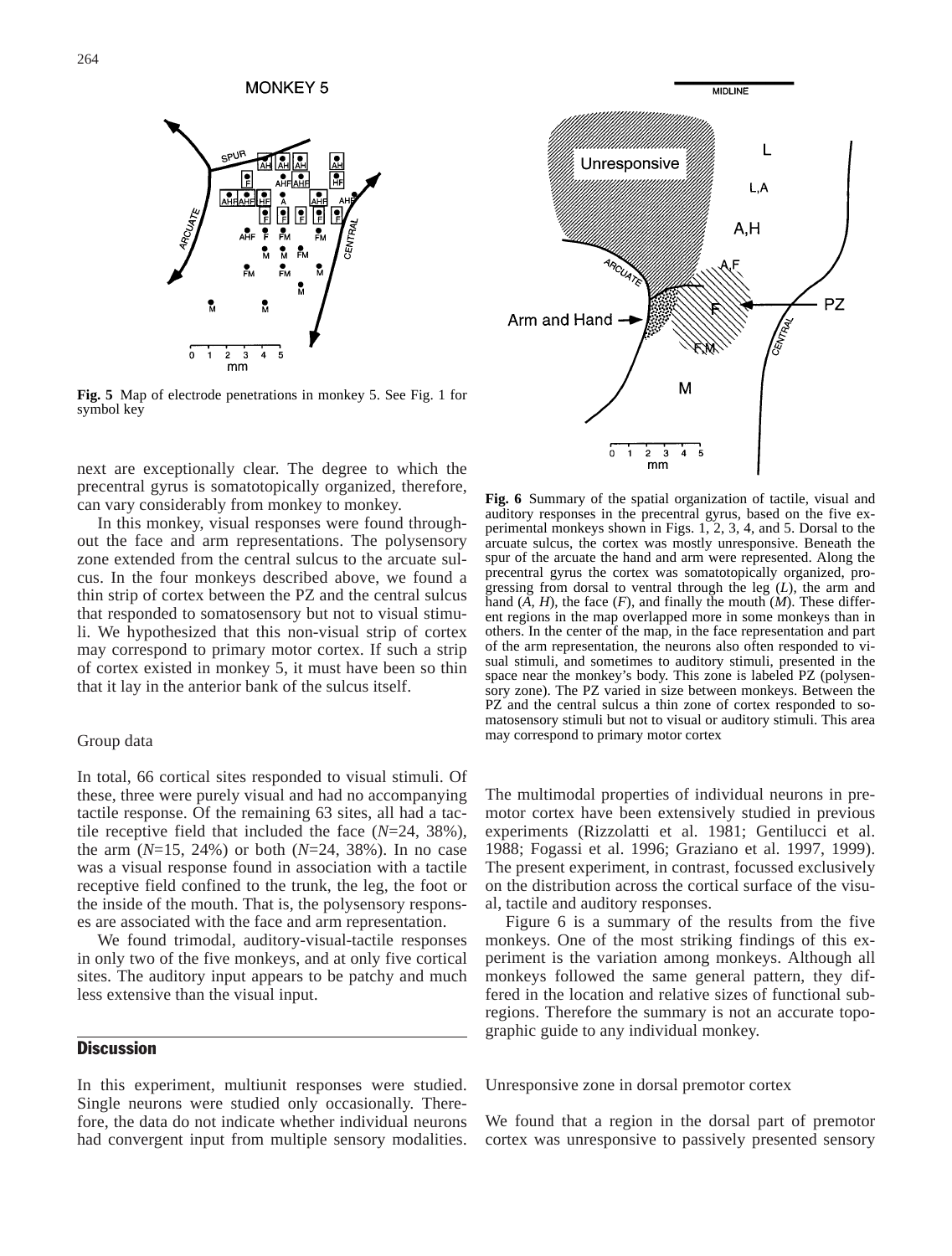stimuli. Recently, PMd was subdivided into a rostral part, PMDr, and a caudal part, PMDc (Wise et al. 1997). The two parts have somewhat different cytoarchitecture, connections and single neuron properties (Barbas and Pandya 1987; Johnson et al. 1996; Fogassi et al. 1999). The large unresponsive zone that we found in the present experiment appears to match, roughly, PMDr. In previous experiments on awake monkeys, neurons in this area responded during the performance of trained visuomotor tasks (Johnson et al. 1996; Wise et al. 1997). The area may have been unresponsive in our experiment because the monkey was not awake performing a task.

#### Hand representation in ventral premotor cortex

Just beneath the spur of the arcuate, anterior to the polysensory zone, we found a small representation of the arm and hand. This result corroborates the findings of Rizzolatti and colleagues (Rizzolatti et al. 1988; Murata et al. 1997), who found a representation of the arm and hand in roughly the same region, an area they termed F5 (Matelli et al. 1985).

#### Precentral polysensory zone (PZ)

We found a map of the body along the precentral gyrus, from a leg representation dorsally to a mouth representation ventrally. This map roughly matched the results of others (e.g., Woolsey et al. 1952; Kwan et al. 1978; Muakkassa and Strick 1979; Godschalk et al. 1984; Kurata 1989; Fogassi et al. 1999). In the middle of the body map, in all five monkeys, we found a polysensory zone that responded to tactile, visual and sometimes auditory stimuli. This polysensory zone was located in the face representation, the arm and hand representation, and the overlap between the two. In some monkeys, it was small and ventral to the spur of the arcuate. However, in other monkeys it extended more dorsally, above the spur of the arcuate, and in one case extended as much as 9 mm dorsal to the genu of the arcuate.

This variation in the location and size of the PZ seems to be related to the variation in the somatotopic map itself. In some monkeys, the map was relatively well organized. Different body parts were represented in different regions, although the regions overlapped. In other monkeys, the map was so disorganized that it could hardly be recognized as such. The extent and location of the face and arm representation therefore varied among monkeys. The presence of polysensory responses in the face and arm representation, however, was a constant across all five monkeys.

The variation in the somatotopy that we found agrees with previous findings. Sanes et al. (1995) found that the motor map in humans did not always have a clear somatotopic organization. They suggested that the map was organized along functional lines; that is, different body parts might be represented at the same cortical site because they were used together during coordinated movements. Wu and Kaas (1999) recently found that the somatotopic map in the motor cortex of monkeys changes after amputation of a limb. Variation in the location, size and organization of cortical areas is common, even outside the motor system. Primary somatosensory cortex can change with experience, resulting in large differences between animals (Kaas 1991); and even the borders of visual areas in the occipital lobe show enormous differences between monkeys (Gattass et al. 1988). These findings indicate that a cortical area, such as the PZ, must be located functionally in each monkey before it can be studied. Perhaps some of the conflicting results on the visual and spatial properties of neurons in premotor cortex are related to this variation in the location of the PZ.

**Acknowledgements** The study was supported by NIH grant EY11347 and McDonnell Pew grant 90-16. We thank C.G. Gross, E. Gould and P. Tanapat for their help.

## **References**

- Barbas H, Pandya DN (1987) Architecture and frontal cortical connections of the premotor cortex (area 6) in the rhesus monkey. J Comp Neurol 256:211–228
- Fogassi L, Gallese V, Fadiga L, Luppino G, Matelli M, Rizzolatti G (1996) Coding of peripersonal space in inferior premotor cortex (area F4). J Neurophys 76:141–157
- Fogassi L, Raos V, Franchi G, Gallese V, Luppino G, Matelli M (1999) Visual responses in the dorsal premotor area F2 of the macaque monkey. Exp Brain Res 128:194–199
- Gattass R, Sousa AP, Gross CG (1988) Visuotopic organization and extent of V3 and V4 of the macaque. J Neurosci 8:1831– 1845
- Gentilucci M, Fogassi L, Luppino G, Matelli M, Camarda R, Rizzolatti G (1988) Functional organization of inferior area 6 in the macaque monkey. I. Somatotopy and the control of proximal movements. Exp Brain Res 71:475–490
- Godschalk M, Lemon RN, Kuypers HGJM, Ronday HK (1984) Cortical afferents and efferents of monkey postarcuate area: an anatomical and electrophysiological study. Exp Brain Res 56:410–424
- Graziano MSA, Hu X, Gross CG (1997) Visuo-spatial properties of ventral premotor cortex. J Neurophys 77:2268–2292
- Graziano MSA, Reiss LAJ, Gross CG (1999) A neuronal representation of the location of nearby sounds. Nature 397:428– 430
- Johnson PB, Ferraina S, Bianchi L, Caminiti R (1996) Cortical networks for visual reaching: physiological and anatomical organization of the frontal and parietal lobe arm regions. Cereb Cortex 6:102–119
- Kaas JK (1991) Plasticity of sensory and motor maps in adult mammals. Ann Rev Neurosci 14:137–167
- Kurata K (1989) Distribution of neurons with set- and movementrelated activity before hand and foot movements in the premotor cortex of rhesus monkeys. Exp Brain Res 77:245–256
- Kwan HC, MacKay WA, Murphy JT, Wong YC (1978) Spatial organization of precentral cortex in awake primates. II. Motor outputs. J Neurophys 41:1120–1131
- Matelli M, Luppino G, Rizzolatti G (1985) Patterns of cytochrome oxidase activity in the frontal agranular cortex of the macaque monkey. Behav Brain Res 18:125–136
- Muakkassa KF, Strick PL (1997) Frontal lobe inputs to primate motor cortex: evidence for four somatotopically organized 'premotor' areas. Brain Res 177:176–182